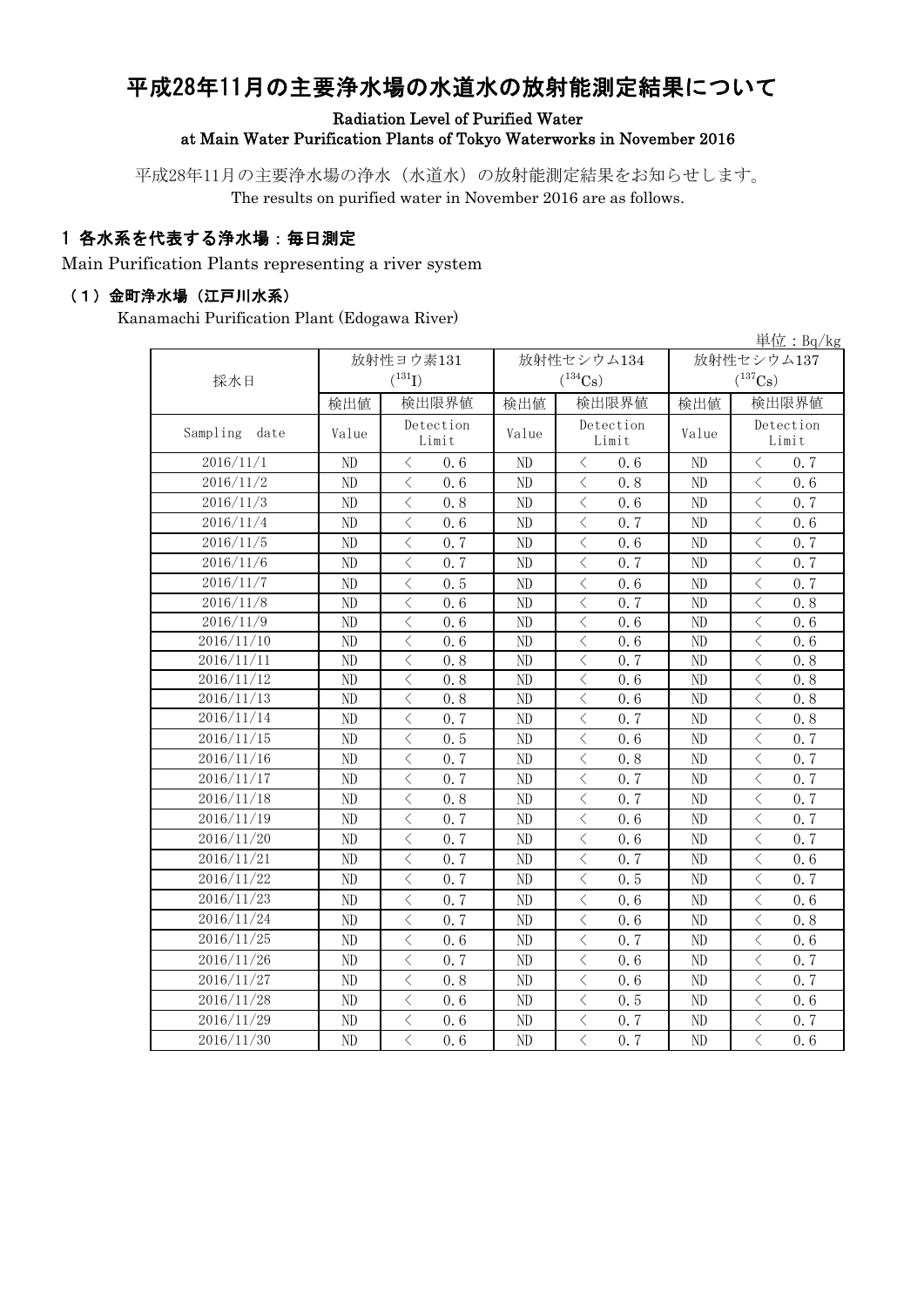### (2)朝霞浄水場 (荒川水系)

Asaka Purification Plant (Arakawa River)

|               |       |                                                  |          |                                                  |                | 単位: $Bq/kg$                                     |  |
|---------------|-------|--------------------------------------------------|----------|--------------------------------------------------|----------------|-------------------------------------------------|--|
|               |       | 放射性ヨウ素131                                        |          | 放射性セシウム134                                       | 放射性セシウム137     |                                                 |  |
| 採水日           |       | $(^{131}I)$                                      |          | $(^{134}Cs)$                                     |                | $(^{137}Cs)$                                    |  |
|               | 検出値   | 検出限界値                                            | 検出値      | 検出限界値                                            | 検出値            | 検出限界値                                           |  |
| Sampling date | Value | Detection<br>Limit                               | Value    | Detection<br>Limit                               | Value          | Detection<br>Limit                              |  |
| 2016/11/1     | ND    | $\langle$<br>0.6                                 | ND       | $\langle$<br>0.5                                 | N <sub>D</sub> | $\langle$<br>0.8                                |  |
| 2016/11/2     | ND    | $\langle$<br>0, 6                                | ND       | $\overline{\left\langle \right\rangle }$<br>0, 7 | ND             | $\overline{\left\langle \right\rangle }$<br>0.7 |  |
| 2016/11/3     | ND    | $\langle$<br>0, 7                                | ND       | $\langle$<br>0, 7                                | ND             | $\langle$<br>0, 6                               |  |
| 2016/11/4     | ND    | $\lt$<br>0.6                                     | ND       | $\langle$<br>0.7                                 | ND             | $\lt$<br>0.7                                    |  |
| 2016/11/5     | ND    | $\langle$<br>0, 6                                | ND       | $\langle$<br>0, 7                                | ND             | $\langle$<br>0.6                                |  |
| 2016/11/6     | ND    | $\lt$<br>0.7                                     | ND       | $\lt$<br>0.7                                     | ND             | $\langle$<br>0.8                                |  |
| 2016/11/7     | ND    | $\langle$<br>0.6                                 | ND       | $\lt$<br>0, 6                                    | ND             | $\langle$<br>0.6                                |  |
| 2016/11/8     | ND    | $\langle$<br>0, 6                                | ND       | $\langle$<br>0, 6                                | ND             | $\langle$<br>0.7                                |  |
| 2016/11/9     | ND    | $\langle$<br>0.5                                 | ND       | $\langle$<br>0.6                                 | ND             | $\langle$<br>0.7                                |  |
| 2016/11/10    | ND    | $\,$ $\,$ $\,$<br>0, 7                           | ND       | $\langle$<br>0.7                                 | ND             | $\langle$<br>0.6                                |  |
| 2016/11/11    | ND    | $\lt$<br>0.6                                     | ND       | $\lt$<br>0.6                                     | ND             | $\lt$<br>0.7                                    |  |
| 2016/11/12    | ND    | $\,$ $\,$ $\,$<br>0.7                            | ND       | $\langle$<br>0.8                                 | ND             | $\overline{\left\langle \right\rangle }$<br>0.7 |  |
| 2016/11/13    | ND    | $\overline{\left\langle \right\rangle }$<br>0, 8 | ND       | $\langle$<br>0.9                                 | N <sub>D</sub> | $\overline{\left\langle \right\rangle }$<br>0.7 |  |
| 2016/11/14    | ND    | $\,$ $\,$ $\,$<br>0.7                            | ND       | $\lt$<br>0.5                                     | ND             | $\lt$<br>0.8                                    |  |
| 2016/11/15    | ND    | $\langle$<br>0, 7                                | ND       | $\langle$<br>0, 6                                | ND             | $\langle$<br>0.6                                |  |
| 2016/11/16    | ND    | $\lt$<br>0.8                                     | ND       | $\langle$<br>0.5                                 | ND             | $\langle$<br>0.6                                |  |
| 2016/11/17    | ND    | $\,$ $\,$ $\,$<br>0.6                            | ND       | $\langle$<br>0.6                                 | ND             | $\langle$<br>0.6                                |  |
| 2016/11/18    | ND    | $\langle$<br>0, 7                                | ND       | $\langle$<br>0.7                                 | ND             | $\langle$<br>0.7                                |  |
| 2016/11/19    | ND    | $\lt$<br>0.8                                     | ND       | $\langle$<br>0.5                                 | ND             | $\langle$<br>0.5                                |  |
| 2016/11/20    | ND    | $\,$ $\,$ $\,$<br>0, 7                           | ND       | 0, 8<br>$\langle$                                | ND             | $\langle$<br>0.8                                |  |
| 2016/11/21    | ND    | $\langle$<br>0.7                                 | ND       | $\lt$<br>0.7                                     | ND             | $\langle$<br>0.7                                |  |
| 2016/11/22    | ND    | $\langle$<br>0, 7                                | ND       | $\langle$<br>0.7                                 | ND             | 0.7<br>$\langle$                                |  |
| 2016/11/23    | ND    | $\langle$<br>0, 7                                | $\rm ND$ | $\langle$<br>0, 7                                | ND             | $\langle$<br>0.7                                |  |
| 2016/11/24    | ND    | $\,$ $\,$ $\,$<br>0.7                            | $\rm ND$ | $\langle$<br>0.5                                 | ND             | $\langle$<br>0.7                                |  |
| 2016/11/25    | ND    | $\langle$<br>0, 7                                | ND       | $\langle$<br>0.6                                 | ND             | $\langle$<br>0.6                                |  |
| 2016/11/26    | ND    | $\lt$<br>0.9                                     | ND       | $\overline{\left\langle \right\rangle }$<br>0.8  | ND             | $\lt$<br>0.7                                    |  |
| 2016/11/27    | ND    | $\,$ $\,$ $\,$<br>0, 7                           | ND       | $\overline{\left\langle \right\rangle }$<br>0, 7 | ND             | $\langle$<br>0.6                                |  |
| 2016/11/28    | ND    | $\langle$<br>0.6                                 | ND       | $\langle$<br>0.6                                 | ND             | $\langle$<br>0.7                                |  |
| 2016/11/29    | ND    | $\langle$<br>0.7                                 | ND       | $\langle$<br>0.6                                 | N <sub>D</sub> | $\overline{\left\langle \right\rangle }$<br>0.9 |  |
| 2016/11/30    | ND    | $\overline{\langle}$<br>0.7                      | ND       | $\langle$<br>0.7                                 | ND             | $\overline{\langle}$<br>0.7                     |  |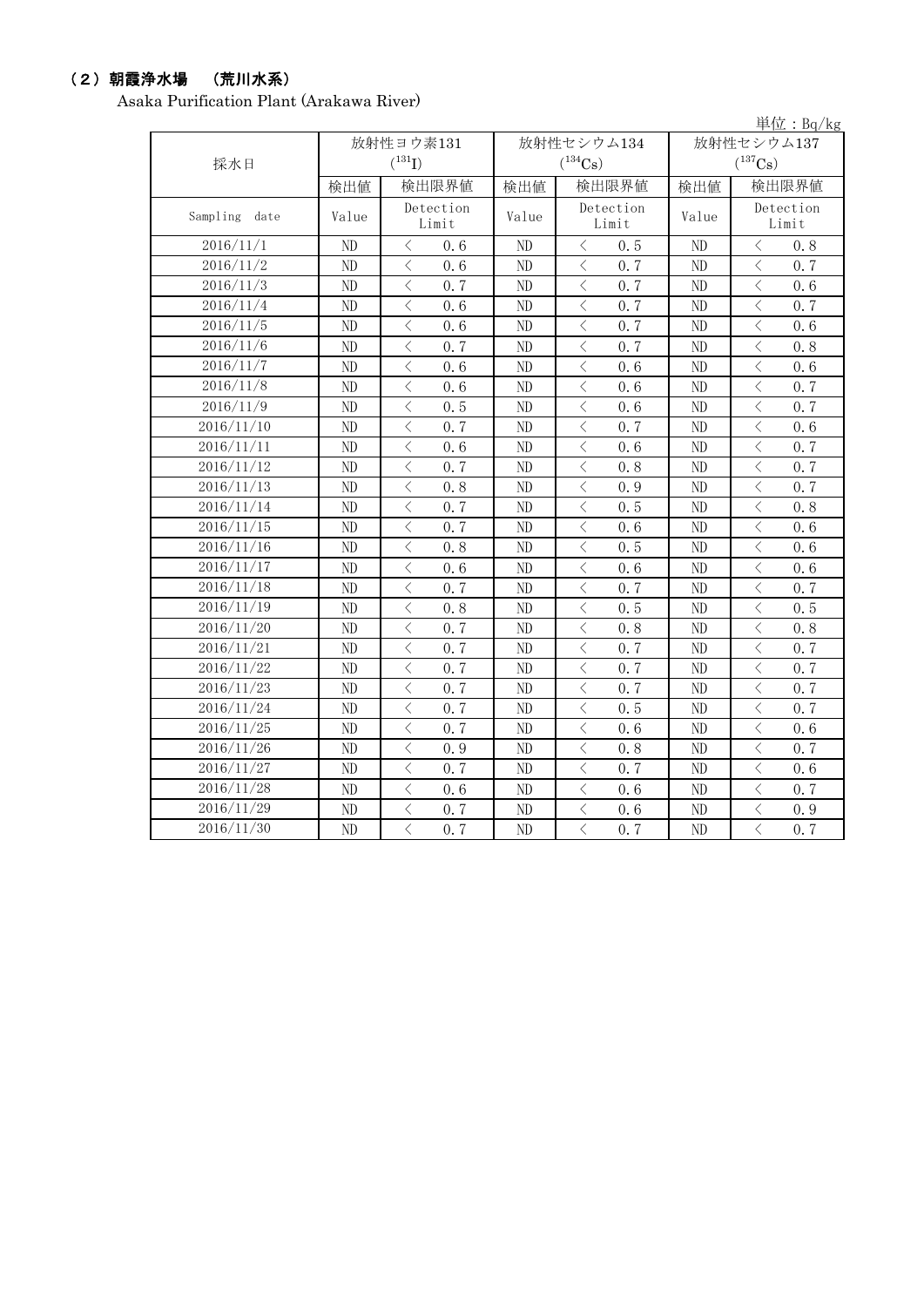## (3)小作浄水場 (多摩川水系)

Ozaku Purification Plant (Tamagawa River)

|               |       |                                                  |       |                              |          | 単位: $Bq/kg$                                     |  |
|---------------|-------|--------------------------------------------------|-------|------------------------------|----------|-------------------------------------------------|--|
|               |       | 放射性ヨウ素131                                        |       | 放射性セシウム134                   |          | 放射性セシウム137                                      |  |
| 採水日           |       | $(^{131}I)$                                      |       | $(^{134}Cs)$                 |          | $(^{137}Cs)$                                    |  |
|               | 検出値   | 検出限界値                                            | 検出値   | 検出限界値                        | 検出値      | 検出限界値                                           |  |
| Sampling date | Value | Detection<br>Limit                               | Value | Detection<br>Limit           | Value    | Detection<br>Limit                              |  |
| 2016/11/1     | ND    | $\langle$<br>0.6                                 | ND    | $\langle$<br>0.7             | ND       | $\langle$<br>0.7                                |  |
| 2016/11/2     | ND    | $\overline{\langle}$<br>0, 6                     | ND    | $\overline{\langle}$<br>0, 7 | ND       | $\langle$<br>0.7                                |  |
| 2016/11/3     | ND    | $\langle$<br>0.8                                 | ND    | $\langle$<br>0.7             | ND       | $\langle$<br>0.7                                |  |
| 2016/11/4     | ND    | $\langle$<br>0.7                                 | ND    | $\lt$<br>0.7                 | ND       | $\lt$<br>0.7                                    |  |
| 2016/11/5     | ND    | $\langle$<br>0.7                                 | ND    | $\langle$<br>0, 7            | ND       | $\,$ $\,$ $\,$<br>0.7                           |  |
| 2016/11/6     | ND    | $\lt$<br>0.7                                     | ND    | $\lt$<br>0.7                 | ND       | $\lt$<br>0.7                                    |  |
| 2016/11/7     | ND    | $\langle$<br>0.7                                 | ND    | $\lt$<br>0.7                 | ND       | $\lt$<br>0.6                                    |  |
| 2016/11/8     | ND    | $\langle$<br>0.7                                 | ND    | $\langle$<br>0.6             | ND       | $\langle$<br>0.7                                |  |
| 2016/11/9     | ND    | $\langle$<br>0.7                                 | ND    | $\langle$<br>0.6             | ND       | $\langle$<br>0.7                                |  |
| 2016/11/10    | ND    | $\,$ $\,$ $\,$<br>0.6                            | ND    | $\langle$<br>0.6             | ND       | $\langle$<br>0.7                                |  |
| 2016/11/11    | ND    | $\lt$<br>0.7                                     | ND    | $\lt$<br>0.7                 | ND       | $\lt$<br>0.7                                    |  |
| 2016/11/12    | ND    | $\langle$<br>0.8                                 | ND    | $\langle$<br>0.6             | ND       | $\langle$<br>0.7                                |  |
| 2016/11/13    | ND    | $\overline{\left\langle \right\rangle }$<br>0.7  | ND    | $\langle$<br>0.7             | ND       | $\overline{\left\langle \right\rangle }$<br>0.8 |  |
| 2016/11/14    | ND    | $\lt$<br>0.7                                     | ND    | $\lt$<br>0.5                 | ND       | $\lt$<br>0.6                                    |  |
| 2016/11/15    | ND    | $\overline{\left\langle \right\rangle }$<br>0, 6 | ND    | $\langle$<br>0.7             | ND       | $\langle$<br>0.7                                |  |
| 2016/11/16    | ND    | $\langle$<br>0.7                                 | ND    | $\langle$<br>0.8             | ND       | $\lt$<br>0.7                                    |  |
| 2016/11/17    | ND    | $\langle$<br>0.7                                 | ND    | $\langle$<br>0.7             | $\rm ND$ | $\lt$<br>0.8                                    |  |
| 2016/11/18    | ND    | $\langle$<br>0.7                                 | ND    | $\langle$<br>0.7             | ND       | $\langle$<br>0.6                                |  |
| 2016/11/19    | ND    | $\langle$<br>0.7                                 | ND    | $\langle$<br>0.7             | ND       | $\lt$<br>0.7                                    |  |
| 2016/11/20    | ND    | $\overline{\left\langle \right\rangle }$<br>0.7  | ND    | $\lt$<br>0, 7                | ND       | $\langle$<br>0.6                                |  |
| 2016/11/21    | ND    | $\lt$<br>0.6                                     | ND    | $\lt$<br>0.7                 | $\rm ND$ | $\lt$<br>0.7                                    |  |
| 2016/11/22    | ND    | $\langle$<br>0.6                                 | ND    | $\lt$<br>0, 6                | ND       | $\lt$<br>0.5                                    |  |
| 2016/11/23    | ND    | $\langle$<br>0.7                                 | ND    | $\langle$<br>0.7             | ND       | $\langle$<br>0, 6                               |  |
| 2016/11/24    | ND    | $\langle$<br>0, 7                                | ND    | $\langle$<br>0.6             | ND       | $\langle$<br>0.7                                |  |
| 2016/11/25    | ND    | $\langle$<br>0, 7                                | ND    | $\langle$<br>0.8             | ND       | $\langle$<br>0.7                                |  |
| 2016/11/26    | ND    | $\langle$<br>0.8                                 | ND    | $\lt$<br>0.7                 | ND       | $\lt$<br>0.7                                    |  |
| 2016/11/27    | ND    | $\langle$<br>0.8                                 | ND    | $\langle$<br>0, 7            | ND       | $\langle$<br>0.8                                |  |
| 2016/11/28    | ND    | $\langle$<br>0, 6                                | ND    | $\langle$<br>0, 6            | ND       | $\langle$<br>0.8                                |  |
| 2016/11/29    | ND    | $\langle$<br>0.7                                 | ND    | $\lt$<br>0.6                 | ND       | $\overline{\left\langle \right\rangle }$<br>0.7 |  |
| 2016/11/30    | ND    | $\overline{\langle}$<br>0.7                      | ND    | $\langle$<br>0.7             | ND       | $\overline{\langle}$<br>0.7                     |  |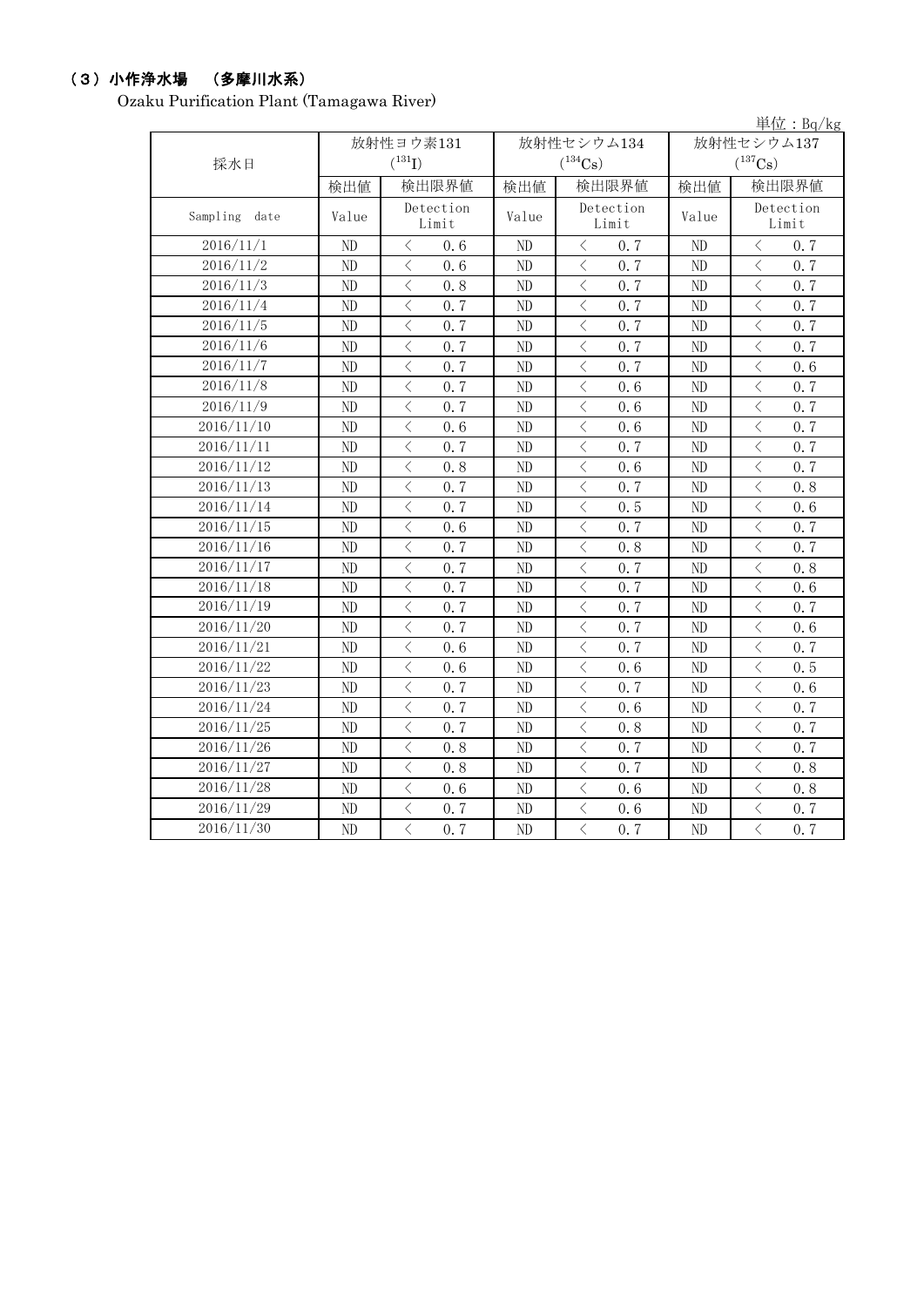## (4)東村山浄水場 (多摩川・荒川水系)

Higashi-murayama Purification Plant (Tamagawa・Arakawa River)

|                  |          |                                                  |                |                                                  |                | 単位: $Bq/kg$                                                                                                                                                                         |  |
|------------------|----------|--------------------------------------------------|----------------|--------------------------------------------------|----------------|-------------------------------------------------------------------------------------------------------------------------------------------------------------------------------------|--|
|                  |          | 放射性ヨウ素131                                        |                | 放射性セシウム134                                       | 放射性セシウム137     |                                                                                                                                                                                     |  |
| 採水日              |          | $(^{131}I)$                                      |                | $(^{134}Cs)$                                     |                | $(^{137}Cs)$                                                                                                                                                                        |  |
|                  | 検出値      | 検出限界値                                            | 検出値            | 検出限界値                                            | 検出値            | 検出限界値                                                                                                                                                                               |  |
| Sampling<br>date | Value    | Detection                                        | Value          | Detection                                        | Value          | Detection                                                                                                                                                                           |  |
|                  |          | Limit                                            |                | Limit                                            |                | Limit                                                                                                                                                                               |  |
| 2016/11/1        | ND       | $\langle$<br>0.7                                 | ND             | $\langle$<br>0, 7                                | ND             | $\langle$<br>0, 6                                                                                                                                                                   |  |
| 2016/11/2        | ND       | $\lt$<br>0.7                                     | N <sub>D</sub> | $\langle$<br>0.7                                 | N <sub>D</sub> | $\lt$<br>0.8                                                                                                                                                                        |  |
| 2016/11/3        | ND       | $\lt$<br>0.7                                     | ND             | $\langle$<br>0.7                                 | ND             | $\lt$<br>0.7                                                                                                                                                                        |  |
| 2016/11/4        | ND       | $\lt$<br>0.6                                     | ND             | $\langle$<br>0.7                                 | ND             | $\langle$<br>0.6                                                                                                                                                                    |  |
| 2016/11/5        | ND       | 0.6<br>$\langle$                                 | ND             | $\langle$<br>0, 6                                | N <sub>D</sub> | $\langle$<br>0.6                                                                                                                                                                    |  |
| 2016/11/6        | $\rm ND$ | $\lt$<br>0, 7                                    | ND             | 0.6<br>$\langle$                                 | ND             | $\lt$<br>0.6                                                                                                                                                                        |  |
| 2016/11/7        | ND       | $\langle$<br>0.8                                 | ND             | $\langle$<br>0, 7                                | ND             | $\, < \,$<br>0.6                                                                                                                                                                    |  |
| 2016/11/8        | ND       | $\langle$<br>0.7                                 | ND             | $\langle$<br>0.7                                 | ND             | $\langle$<br>0.7                                                                                                                                                                    |  |
| 2016/11/9        | ND       | $\langle$<br>0.6                                 | ND             | $\langle$<br>0, 7                                | ND             | $\langle$<br>0.7                                                                                                                                                                    |  |
| 2016/11/10       | ND       | $\langle$<br>0.6                                 | ND             | $\langle$<br>0.6                                 | ND             | $\langle$<br>0.7                                                                                                                                                                    |  |
| 2016/11/11       | ND       | $\lt$<br>0.7                                     | ND             | $\langle$<br>0.7                                 | ND             | $\lt$<br>0.6                                                                                                                                                                        |  |
| 2016/11/12       | ND       | $\overline{\left\langle \right\rangle }$<br>0.8  | ND             | $\langle$<br>0.6                                 | ND             | $\langle$<br>0.6                                                                                                                                                                    |  |
| 2016/11/13       | ND       | $\overline{\left\langle \right\rangle }$<br>0, 7 | ND             | $\langle$<br>0, 6                                | ND             | $\lt$<br>0.7                                                                                                                                                                        |  |
| 2016/11/14       | ND       | $\langle$<br>0.6                                 | ND             | $\langle$<br>0, 7                                | ND             | $\,$ $\,$ $\,$<br>0.7                                                                                                                                                               |  |
| 2016/11/15       | ND       | $\overline{\left\langle \right\rangle }$<br>0.7  | ND             | $\lt$<br>0.7                                     | ND             | $\,$ $\,$ $\,$<br>0.7                                                                                                                                                               |  |
| 2016/11/16       | ND       | $\lt$<br>0.8                                     | ND             | $\lt$<br>0.7                                     | ND             | $\langle$<br>0.7                                                                                                                                                                    |  |
| 2016/11/17       | ND       | $\overline{\langle}$<br>0.7                      | ND             | $\overline{\left\langle \right\rangle }$<br>0, 6 | N <sub>D</sub> | $\overline{\left\langle \right\rangle }$<br>0.7                                                                                                                                     |  |
| 2016/11/18       | ND       | $\langle$<br>0, 6                                | ND             | $\langle$<br>0, 6                                | ND             | $\langle$<br>0.6                                                                                                                                                                    |  |
| 2016/11/19       | ND       | $\overline{\left\langle \right\rangle }$<br>0.8  | ND             | $\langle$<br>0.6                                 | N <sub>D</sub> | $\langle$<br>0.7                                                                                                                                                                    |  |
| 2016/11/20       | ND       | $\lt$<br>0.7                                     | ND             | 0.5<br>$\lt$                                     | ND             | $\lt$<br>0.8                                                                                                                                                                        |  |
| 2016/11/21       | ND       | $\langle$<br>0.6                                 | ND             | $\lt$<br>0.7                                     | ND             | $\,$ $\,$ $\,$<br>0.7                                                                                                                                                               |  |
| 2016/11/22       | ND       | $\langle$<br>0, 7                                | ND             | $\langle$<br>0.5                                 | ND             | $\lt$<br>0.8                                                                                                                                                                        |  |
| 2016/11/23       | ND       | $\langle$<br>0.8                                 | ND             | $\langle$<br>0.7                                 | N <sub>D</sub> | $\overline{\left\langle \right. }% ,\left\langle \overline{\left\langle \right. }% ,\left\langle \overline{\left\langle \right. }\right\rangle \right\rangle \left. \right.$<br>0.7 |  |
| 2016/11/24       | ND       | $\overline{\left\langle \right\rangle }$<br>0.7  | ND             | $\langle$<br>0, 6                                | ND             | $\overline{\left\langle \right. }% ,\left\langle \overline{\left\langle \right. }% ,\left\langle \overline{\left\langle \right. }\right\rangle \right\rangle \left. \right.$<br>0.8 |  |
| 2016/11/25       | ND       | $\langle$<br>0.7                                 | ND             | $\langle$<br>0.6                                 | ND             | $\langle$<br>0.7                                                                                                                                                                    |  |
| 2016/11/26       | ND       | $\langle$<br>0.8                                 | ND             | $\lt$<br>0, 7                                    | ND             | $\lt$<br>0.6                                                                                                                                                                        |  |
| 2016/11/27       | ND       | 0.7<br>$\langle$                                 | ND             | 0.6<br>$\langle$                                 | ND             | $\langle$<br>0.7                                                                                                                                                                    |  |
| 2016/11/28       | ND       | $\langle$<br>0.6                                 | ND             | $\langle$<br>0, 6                                | ND             | $\langle$<br>0.7                                                                                                                                                                    |  |
| 2016/11/29       | ND       | $\lt$<br>0.7                                     | ND             | $\langle$<br>0.7                                 | N <sub>D</sub> | $\langle$<br>0, 6                                                                                                                                                                   |  |
| 2016/11/30       | ND       | $\overline{\left\langle \right\rangle }$<br>0.7  | ND             | $\langle$<br>0.6                                 | ND             | $\overline{\left\langle \right\rangle }$<br>0.7                                                                                                                                     |  |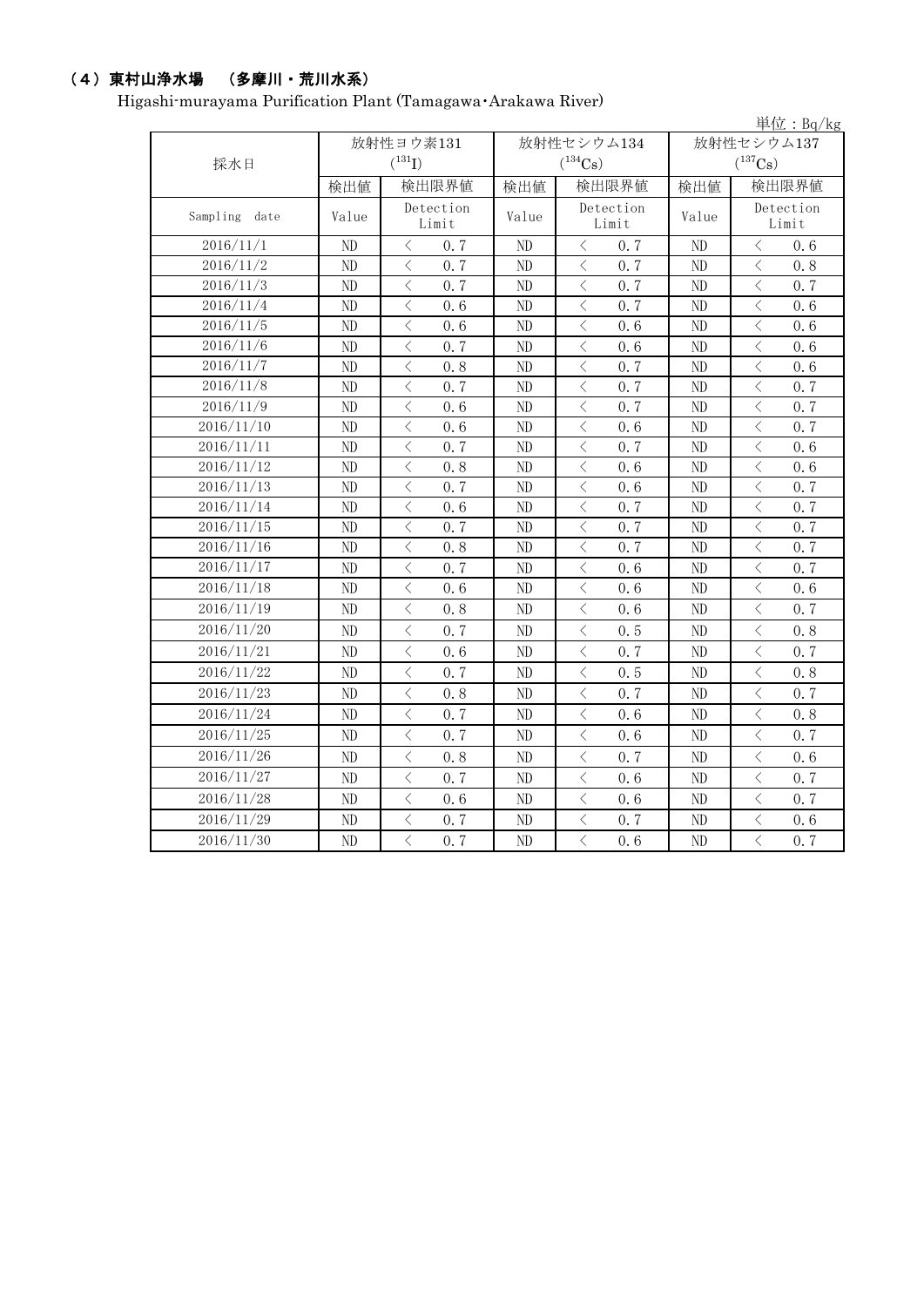## (5)長沢浄水場 (相模川水系)

Nagasawa Purification Plant (Sagamigawa River)

|               |          |                                                 |          |                                                 |                | 単位: $Bq/kg$                                     |
|---------------|----------|-------------------------------------------------|----------|-------------------------------------------------|----------------|-------------------------------------------------|
|               |          | 放射性ヨウ素131                                       |          | 放射性セシウム134                                      |                | 放射性セシウム137                                      |
| 採水日           |          | $(^{131}I)$                                     |          | $(^{134}Cs)$                                    |                | $(^{137}Cs)$                                    |
|               | 検出値      | 検出限界値                                           | 検出値      | 検出限界値                                           | 検出値            | 検出限界値                                           |
| Sampling date | Value    | Detection<br>Limit                              | Value    | Detection<br>Limit                              | Value          | Detection<br>Limit                              |
| 2016/11/1     | ND       | $\langle$<br>0, 6                               | $\rm ND$ | $\langle$<br>0.5                                | ND             | $\langle$<br>0.8                                |
| 2016/11/2     | ND       | $\overline{\left\langle \right\rangle }$<br>0.8 | ND       | $\overline{\left\langle \right\rangle }$<br>0.8 | N <sub>D</sub> | $\overline{\left\langle \right\rangle }$<br>0.7 |
| 2016/11/3     | ND       | $\, <\,$<br>0.7                                 | ND       | $\, \zeta \,$<br>0, 6                           | N <sub>D</sub> | $\lt$<br>0.5                                    |
| 2016/11/4     | ND       | $\langle$<br>0.7                                | ND       | $\langle$<br>0.6                                | ND             | $\langle$<br>0.7                                |
| 2016/11/5     | ND       | $\overline{\left\langle \right\rangle }$<br>0.8 | ND       | $\langle$<br>0, 5                               | ND             | $\lt$<br>0.6                                    |
| 2016/11/6     | ND       | $\langle$<br>0.7                                | ND       | $\langle$<br>0, 7                               | ND             | $\langle$<br>0.7                                |
| 2016/11/7     | ND       | $\overline{\left\langle \right\rangle }$<br>0.7 | ND       | $\langle$<br>0.8                                | N <sub>D</sub> | $\langle$<br>0.7                                |
| 2016/11/8     | ND       | $\langle$<br>0.6                                | ND       | $\langle$<br>0, 6                               | ND             | $\langle$<br>0.7                                |
| 2016/11/9     | ND       | $\langle$<br>0.7                                | ND       | $\langle$<br>0.7                                | ND             | $\langle$<br>0.8                                |
| 2016/11/10    | ND       | $\overline{\langle}$<br>0.8                     | ND       | $\langle$<br>0.7                                | ND             | $\overline{\left\langle \right\rangle }$<br>0.8 |
| 2016/11/11    | $\rm ND$ | $\,$ $\,$ $\,$<br>0.6                           | ND       | $\overline{\left\langle \right\rangle }$<br>0.7 | ND             | $\lt$<br>0.6                                    |
| 2016/11/12    | ND       | $\langle$<br>0.8                                | ND       | $\overline{\left\langle \right\rangle }$<br>0.6 | ND             | $\lt$<br>0.6                                    |
| 2016/11/13    | $\rm ND$ | $\lt$<br>0.6                                    | ND       | $\lt$<br>0.6                                    | ND             | $\lt$<br>0.7                                    |
| 2016/11/14    | $\rm ND$ | $\lt$<br>0.7                                    | ND       | $\langle$<br>0.7                                | ND             | $\lt$<br>0.8                                    |
| 2016/11/15    | ND       | $\overline{\left\langle \right\rangle }$<br>0.7 | ND       | $\langle$<br>0.7                                | ND             | $\langle$<br>0.7                                |
| 2016/11/16    | ND       | $\langle$<br>0.7                                | ND       | $\langle$<br>0.6                                | ND             | $\langle$<br>0.6                                |
| 2016/11/17    | ND       | $\langle$<br>0.8                                | ND       | $\langle$<br>0.8                                | ND             | $\langle$<br>0.7                                |
| 2016/11/18    | ND       | $\overline{\left\langle \right\rangle }$<br>0.7 | ND       | $\overline{\left\langle \right\rangle }$<br>0.7 | ND             | $\langle$<br>0.6                                |
| 2016/11/19    | ND       | $\langle$<br>0.9                                | ND       | $\overline{\left\langle \right\rangle }$<br>0.7 | ND             | $\langle$<br>0.7                                |
| 2016/11/20    | ND       | $\langle$<br>0, 6                               | ND       | $\langle$<br>0, 7                               | ND             | $\langle$<br>0.8                                |
| 2016/11/21    | ND       | $\langle$<br>0.7                                | ND       | $\langle$<br>0, 7                               | ND             | $\langle$<br>0.7                                |
| 2016/11/22    | ND       | $\langle$<br>0, 7                               | ND       | $\langle$<br>0.8                                | ND             | $\langle$<br>0.7                                |
| 2016/11/23    | ND       | $\langle$<br>0.8                                | ND       | $\langle$<br>0.6                                | ND             | $\langle$<br>0.7                                |
| 2016/11/24    | ND       | $\langle$<br>0.5                                | ND       | $\langle$<br>0, 7                               | ND             | $\lt$<br>0.6                                    |
| 2016/11/25    | ND       | $\langle$<br>0.8                                | ND       | $\langle$<br>0.8                                | N <sub>D</sub> | $\lt$<br>0.8                                    |
| 2016/11/26    | ND       | $\langle$<br>0, 7                               | ND       | $\langle$<br>0.6                                | N <sub>D</sub> | $\langle$<br>0.7                                |
| 2016/11/27    | ND       | $\langle$<br>0, 7                               | ND       | $\langle$<br>0, 6                               | ND             | $\langle$<br>0.6                                |
| 2016/11/28    | ND       | $\lt$<br>0, 6                                   | ND       | $\langle$<br>0, 7                               | N <sub>D</sub> | $\langle$<br>$0, \overline{7}$                  |
| 2016/11/29    | ND       | $\langle$<br>0.6                                | ND       | $\langle$<br>0.6                                | N <sub>D</sub> | $\lt$<br>0.6                                    |
| 2016/11/30    | ND       | $\overline{\langle}$<br>0, 7                    | ND       | $\overline{\langle}$<br>0, 6                    | ND             | $\overline{\langle}$<br>0.7                     |